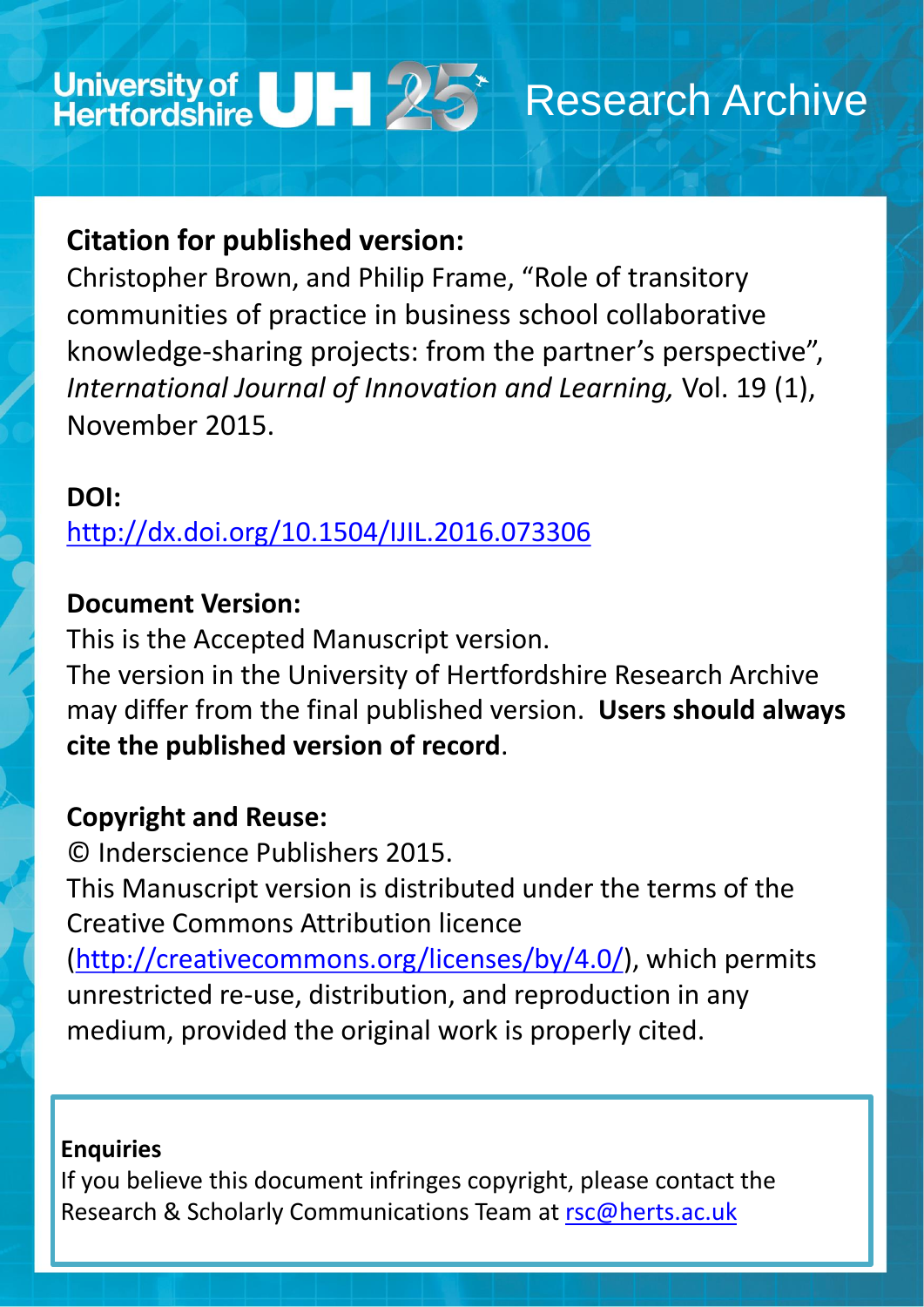# Role of Transitory Communities of Practice in Business School Collaborative Knowledge-sharing Projects: from the partner's perspective

Christopher Brown, Philip Frame

<sup>1</sup>University of Hertfordshire, Marketing & Enterprise <sup>2</sup>Middlesex University Business School, Principal Lecturer

#### **Abstract**

This paper explores the essential roles that academics, graduates/post-graduates and small enterprise owner-managers play when working together on knowledge-sharing projects The study uses six projects to explore the life cycle of these transitory Communities of Practice (CoP) and how they can provide an effective means for sharing knowledge and expertise. This investigation is significant as such sharing of knowledge and expertise is the basis of the increasingly informal knowledge management structures such as networks and open innovation communities. How this is achieved, we suggest is based on two factors: the stakeholders and the transitory CoPs. The stakeholders are the SME managers, academics and newly employed graduates (associates), who co-creat value by capturing, analysing and disseminating new-to-enterprise knowledge and experience. They achieve this via temporary CoPs which have their own life cycle of creation, growth and maturity/destruction.

## **1 Introduction**

Collaborative projects between Business Schools (BSs) and the Small to Medium-sized Enterprises (SME) community are a valuable way by which BS's support economic development and inform academics of current developments in the field of practice. This study explores the value of these projects for all stakeholders through the outputs of the CoPs they temporarily co-create.

Reports by Wilson and by Young have highlighted the importance of growing the SME sector to help rebalance the economy away from its previous over-dependence on the City (Leitch 2006; Wilson 2012; Young 2013). SMEs account for more than 99.9% of UK businesses, generating over £1.23 trillion in turnover and employing more than 13 million workers, as reported by the Department of Environment, Food and Rural Affairs (DEFRA 2006). The UK government is looking towards SMEs to help grow the economy and provide future employment (Young 2013). Yet these SMEs face particular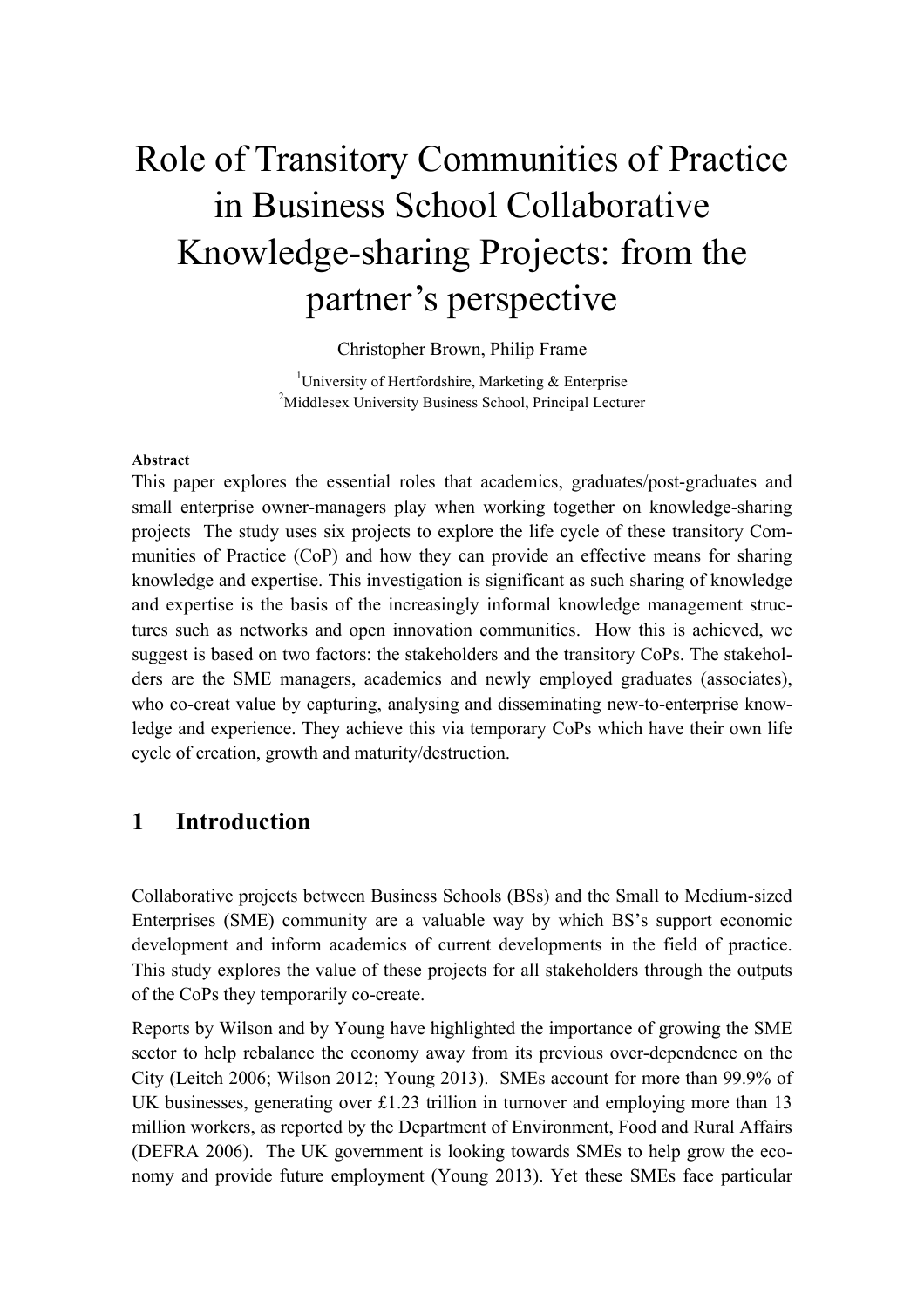challenges in their ability to react quickly to the threats and opportunities in the marketplace. Many of the difficulties revolve around the very attributes that have previously made them successful and adaptable in the past, as reported by Department for Business Enterprise & Regulatory Reform (BERR, 2009:24):

- resource capacity and limitations on access to knowledge and expertise;
- enterprise culture that is most often dominated by the owner-manager;
- management practices that are both informal and tacit;
- lacking the ability in most cases to influence and shape their enterprise environment.

This paper identifies the learning associated with collaborative projects, involving the setting up of transitory Communities of Practice (CoP) between SME managers, recent graduates and business school academics. The term Transitory is used deliberately to capture the temporary nature of the community and its members. The authors particularly focus on the different member's perspectives and behaviours associated with development of these knowledge-sharing community. The analysis focuses on six case studies, two highly successful, two that met the original brief, and two that did not complete. The next section highlights the background research associated with the initial conceptual framework used to explore the collaborative projects.

## **2 Literature Review**

Knowledge management (KM) is a critical skill that all enterprises need to manage in today's knowledge economy (Dalkir 2005). All enterprises, throughout their life cycle, will face the challenge of pivotal points when what decisions are taken will determine the survival and growth of the enterprise (Phelps, Adams et al. 2007; Harorimana 2013). It is imperative that at these points enterprises can create or capture new knowledge to develop solutions to such challenges.

Since people are the most important conduits of information on knowledge and experience, then allowing employees sufficient time to codify these areas is essential. These knowledge workers are five times more likely to turn to another person, for such information, either inside or outside the organization, than to any formal database or KM system (Cross and Parker 2004). These learning activities whereby people engage in tacit-tacit, and explicit-explicit, knowledge-sharing are an essential part of building social capital (Cohen and Prusak 2001) and CoPs. Increasingly, such one-to-one organisational knowledge exchanges are hard to maintain in their traditional form, such as informal hall talks and coffee area small talk (Garavan, Carbery et al. 2007), because people may not be in close proximity to one another, or they work in small enterprises. Interestingly communities are still created, whereby partners exchange knowledge  $\&$ experuence both within the organization and outside it. Yet there is little research that studies the dynamics of these community partners when the stakeholders are from very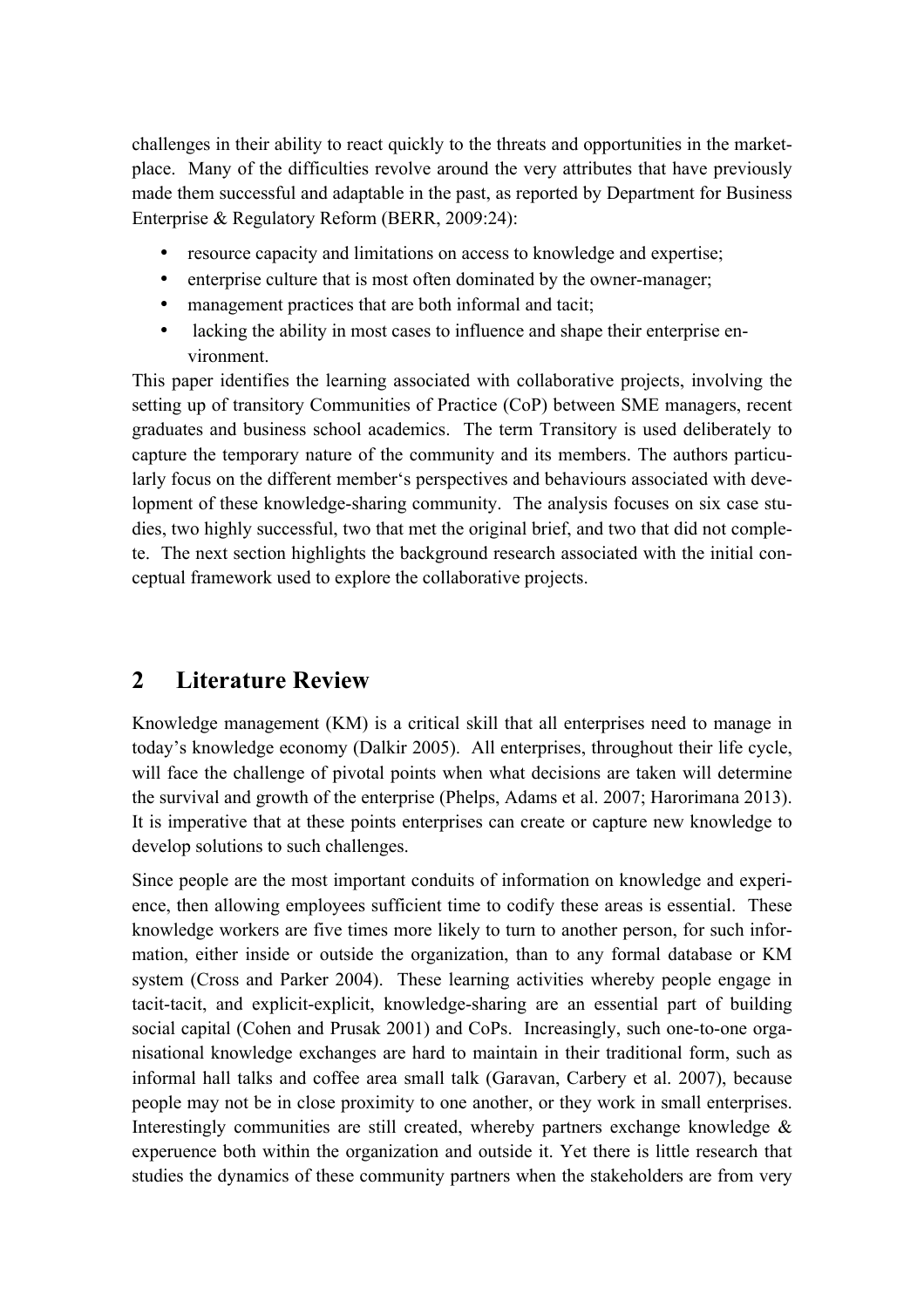diverse backgrounds such as private and public sectors. University-enterprise collaborative CoPs are special cases of CoP's where the initial intention is set up the community to service the needs of the project. The partners are also very diverse in their knowledge and experience areas: the SME manager with bespoke knowledge of the market and their business model; the academic with a wider knowledge based of multiple sectors and application of theory to practice; and lastly, the graduates (associate) with specially chosen skills in project management and knowledge dissemination.

### **2.1 Knowledge Sharing in the SME Community**

Communities of Practice (CoP) are often formed and maintained by "a group of people having a common identity, professional interests and that undertake to share, participate and establish a fellowship" (Dalkir, 2005:112). These communities differ from other types of networks, such as "project teams", "cross-functional teams" and other interorganisational teams (Probst and Borzillo 2008) in that the roles of partners are not formally assigned or specific to one task. Secondly, the community value is measured by the quantity and quality of the exchanges of knowledge, experience and skills. The authors assert that CoP's are usually expected to persist and grow, long after the initial rationale for the community has been reached. In fact, CoPs can be long-standing or transitory. They are frequently created for a specific purpose, such as the sharing of knowledge in respect of a specific area, thereby enhancing all parties' learning, and cocreating a value for this community from such sharing (Seufert, Krogh et al. 1999; Adams and Freeman 2000). This shared value is based on both knowledge in action of the partners (see below for a formal definition) and the formal propositional knowledge presented by the individuals to the community, during its life cycle.

CoP's between Business Schools and Small Enterprises are unique communities bringing together partners that would not normally share the same formal professional affiliations, or informal enterprise support networks. Yet they exhibit many of the basic characteristics or traits associated with general CoPs: a common goal (or joint enterprise), mutual engagement (overall commitment) and a shared repertoire (interest in finding solutions to enterprise challenges), see figure 1 below:

#### *Fig. 1. Characteristics of transitory CoPs (adapted from Wenger, 1997)*

A community only reaches it full potential when it has matured and stewardship of the different knowledge levels creates value for the majority of its Partners, trust and identity have been established and partners take on responsibility to embed the knowledge (Dalkir 2005). This suggests to us that communities, have a life cycle, one that involves creation, growth,l maturity and ending, very similar to a enterprises life-cycle (Lippitt and Schmidt 1967). The life cycle model of these CoP's must be aligned with the different Knowledge Management (KM) roles and responsibilities, and importantly needs of its community partners, adapted from Dalkir (2005) :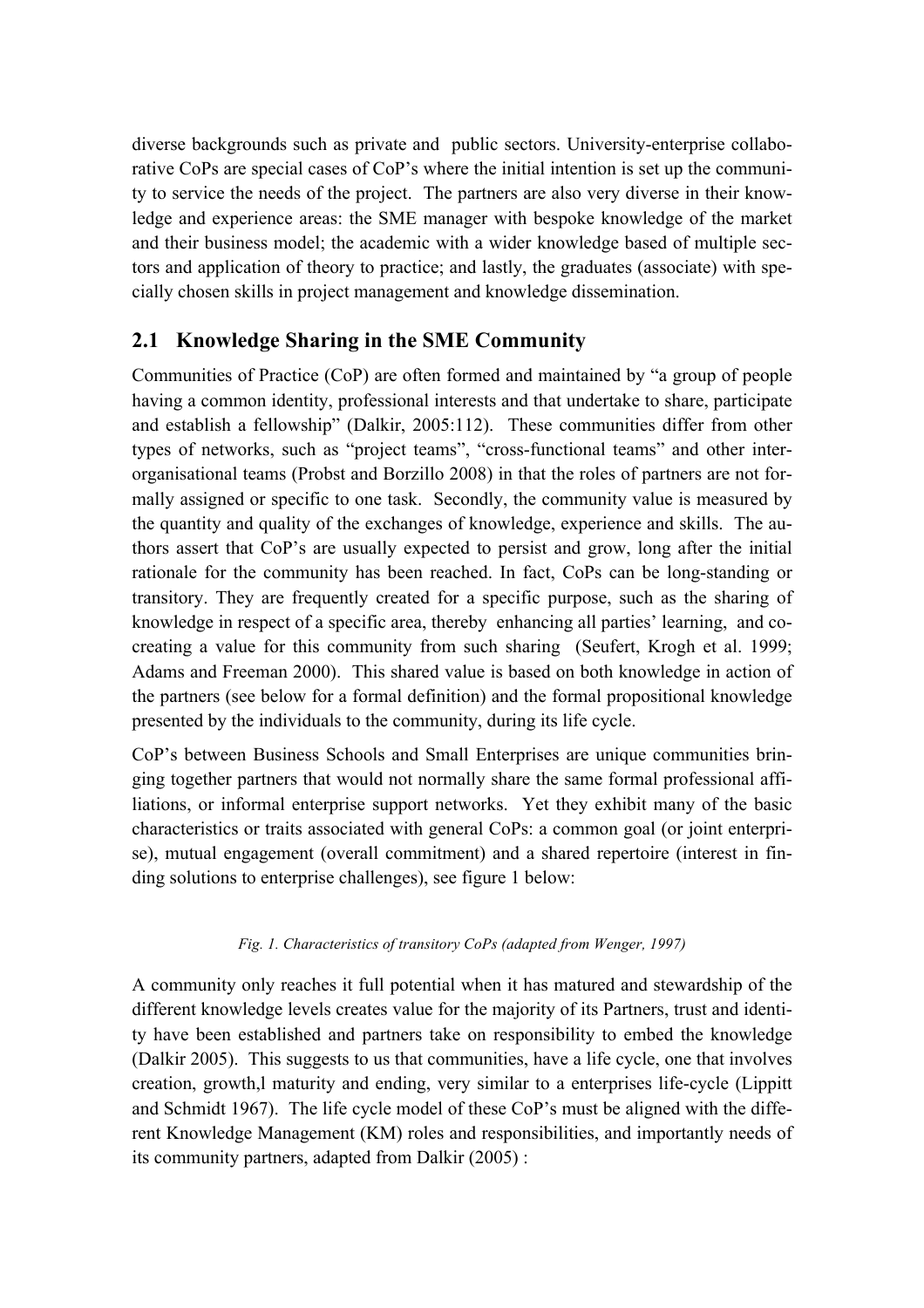- Knowledge journalist helps build, identify and extract valuable content from community members;
- Knowledge taxonomist helps organize content once its produced;
- Knowledge archivist helps store knowledge and experience, gaining support for changing enterprise processes, systems and strategy.

In the case of this specific study, the journalist equates to the academic, the taxonomist is the associate and the archivist is the company supervisor.

Maturity models have been used in knowledge management cycles for a number of years, reflecting the learning, competencies and enterprise strategy they encompass (Dalkir 2005). These maturity model often start with the realization for the need for new knowledge and that the existing structures are insufficient to support this need. As these structures develop so does the processes needed to support the capture, analyse and dissemination of this important knowledge and expertise. Later the processes are themselves optimized and refined, sometimes they may be terminated as and when the need changes. This model can also be applied to the CoP where the life cycle represents a road map which identifies the different stages these communities go through, from creation through to transition, transitioning into a more formal process/structure or termination (Dalkir 2005). Applying the roles of the different community members to the life cycle of the transitory CoP suggests the following:

- In the first phase the knowledge journalist helps to establish the parameters of the community's common goal and define the requirements for coalescing knowledge needs, to manage the knowledge acquisition against available resource capacity. Key to the success of the knowledge journalist is their ability to develop a successful relationship with the other members, where commitment and trust are central factors (Morgan and Hunt 1994). Commitment is the members desire to maintain an on-going relationship with the other members. Yet commitment is based on trust, defined here as the reliability and integrity of all members to deliver on the project goals;
- The second phase is driven largely by the knowledge taxonomist who then provides stewardship in organizing and establishing new processes/systems for retaining the knowledge;
- The third phase requires the knowledge archivist to transform this new knowledge into value delivering decision-making actions, and then link this with future enterprise strategy.

The development of the transitory CoP during these three phases is an iterative process (see figure 2).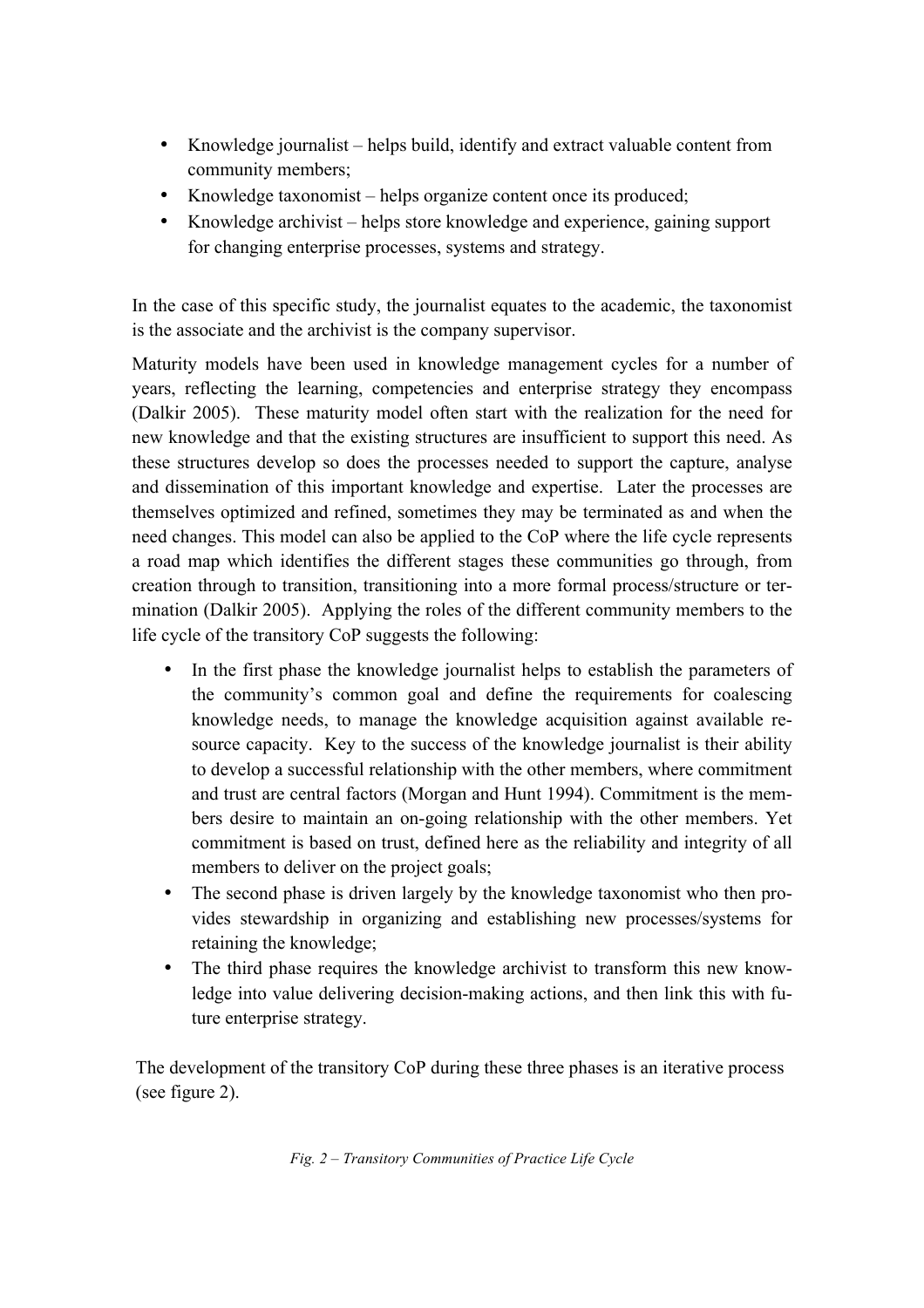The three phases typify the process of creation, growth and transformation in any community, but in the case of the transitory CoP represents a temporary structure, one that has a, initial limited timeframe. The temporal nature of the CoP's relates to the original common goal, to capture, analysis and disseminate new knowledge and expertise, upon which the premise of the CoP is often founded, that and creating competitive differentiation (Dobni 2012). The sCoP's life cycle resembles the organizational knowing framework where is this from? You, someone else are the three phases below the same as or relate to the three phases identified above? You may need to differentiate them a little more and then include in a third figure?, where knowledge is created, shared and stored by an integration of three primary processes:

- Sense-making the understanding and interpretation that is undertaken as a shared community, agreeing to shared meanings of the action and outcomes undertaken by the community – this is aligned with Phase 1;
- Knowledge creation new knowledge is acquired and shared across all community partners – Phase 2;
- Decision-making shared decisions are made based on the shared knowledge and sense-making – Phase 3.

The sCoP life cycle is built upon the continuous process of learning and reflection of its members.

## **3 Research Methodology**

When studying collaborative projects involving multiple partners it is important to understand the unit of analysis and then justify the appropriateness of the research methods chosen. Our subjects are the owner-managers of the small enterprises, the academics who were mentoring and coaching the owner-managers and the associates, and finally the associates themselves. Six enterprise collaborative projects were chosen from the many projects undertaken at the business school related to knowledge-sharing. Since the study is exploring the perceptions of these partners and the situated environment surrounding the projects, qualitative research presented itself as the most appropriate. as (Denzin and Lincoln 2011) testify:

*"qualitative researchers study things in their natural settings, attempting to make sense of, or interpret, phenomena in terms of the meanings people bring to them" (Denzin & Lincoln, 2011: 3).*

In this study the authors used qualitative research to explore the assumptions and frameworks (Creswell, Creswell et al. 2013) identified in the literature review above to unwrap the research problem in order to understand and interpret the meaning these community partners ascribe to the benefits and costs associated with the projects and the situated environment within which these take place.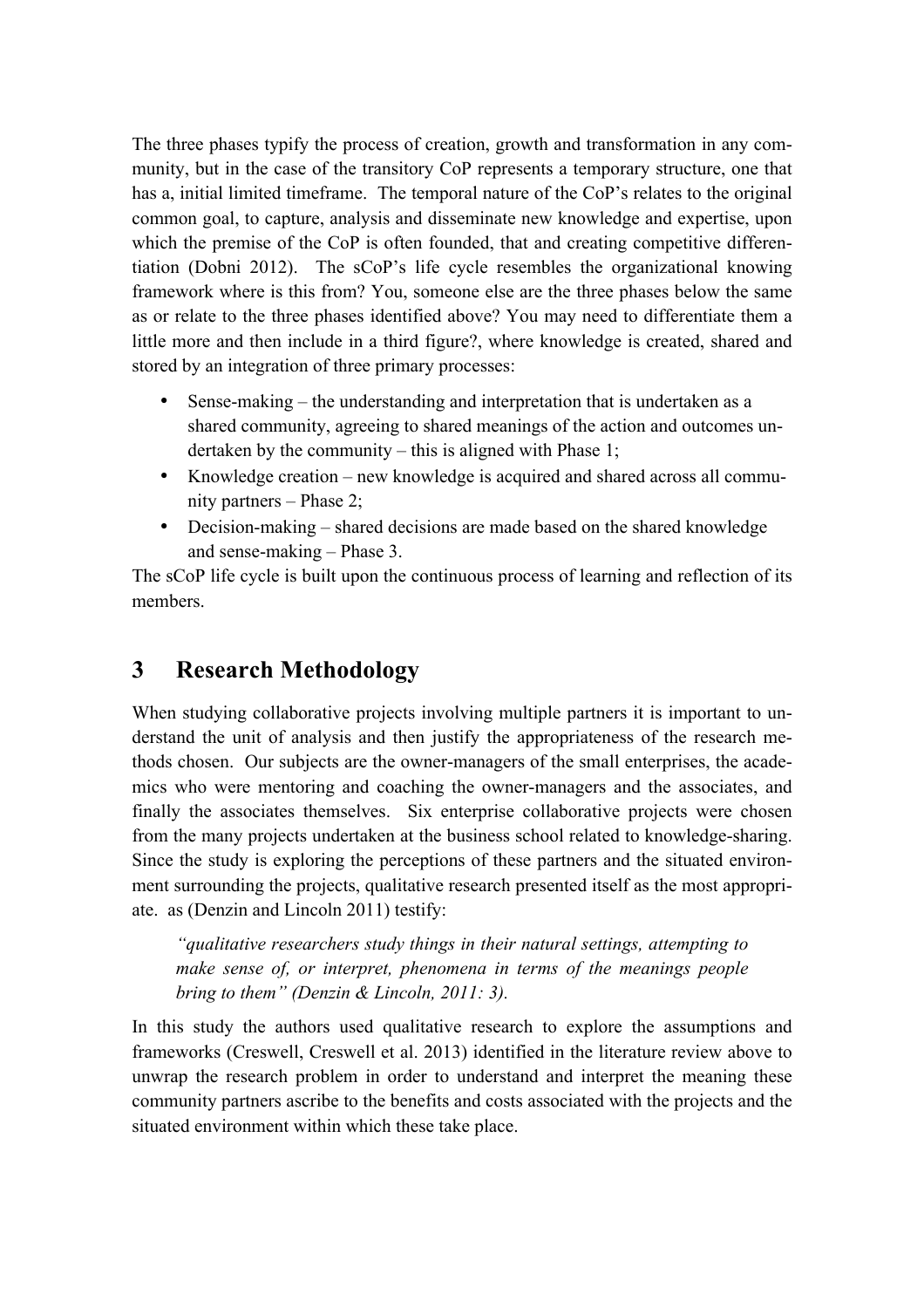### **3.2 Research Strategy**

To study these issues above, the authors use six case studies, where data has been collected from the informal discussions, project documentation and observations of the individual partners (equating to over 40 interview transcripts, 100 pages of project notes and observations). The project notes included the weekly progress meetings, the interim quarterly reports sent into the Technology Strategy Board as part of the Knowledge Transfer Partnership (KTP) management, and the end of project reports authored by the three principal partners in the project. The process of data analysis was one of collating and organizing the many different sources and then identifying the resultatnt themes by the systematic application of coding tools (Creswell, Creswell et al. 2013). Two principle analytical tools were used: Qualitative Research Software (QRS) l and cognitive mapping. Following core and axial coding, themes were grouped around the elements identified in our conceptual framework above, see figure 02. As the authors reviewed the texts they identifed text segments that related to the themes referred to above which created between 35 core codes. A further analysis of these core codes led to the creation of 8 axial codes, or central themes, that help combine and reduce the original core codes (Crabtree and Miller 1992). It is these 8 themes that then helped enable the writing of the final narrative in the discussion and conclusion sections of the study.

The analysis is supported by typical quotations from the stakeholders.

### **3.3 Case Studies**

Six enterprise case studies were chosen. Table 1 provides some contextual details on the enterprises and the primary reasons behind the initial collaborative project.

*Table 1: Case Studies - For profit enterprises (on KTP or K4B schemes)*

The six case studies all involving enterprises seeking additional knowledge and experience in taking on a new challenge. These included introducing a new Information System (IS), new Information Technology (IT) processes, or determining a strategy to enter a new domestic or international market.

## **4 Findings**

The research findings are presented using the three main themes from the sCoP's life cycle framework, see figure 2. above, and the axial codes.

#### **Phase 1: Before Knowledge Exchange**

The process starts with the recognition that the enterprises have a challenge that their current resources cannot solve. Of all the initial inquiries received by business schools, nearly 99% are initiated for one of four reasons: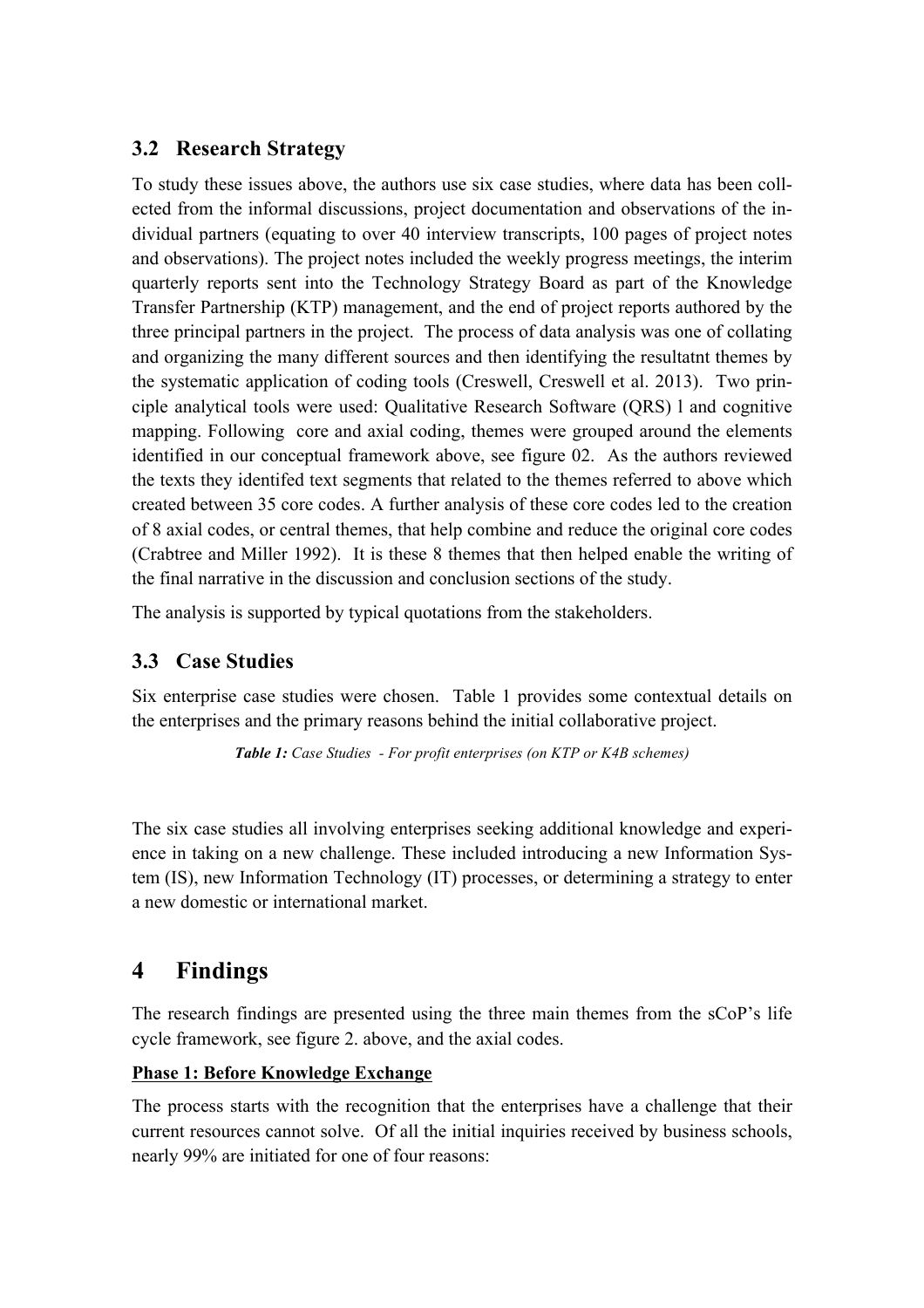- A recommendation from another enterprise colleague;
- They have tried everywhere else;
- They already have a relationship with the university;
- They have been attracted to talk to the university through the website or a cold call.

Almost all 'first contact' enquiries result in an initial scoping meeting where a enterprise-facing representative, knowledge transfer manager, brings together the enterprise representative with one or more academics. At this first, and follow-on, meetings, the discussion very quickly turns to the value deliverables: what can be delivered to the enterprise, to the academics and the potential value to the recruited associate, and what knowledge is needed.

#### **Expected** *Business Value – driven by the enterprise's enterprise model*

Enterprises A and C both came to the university because of the opportunity to work with academics and students on a new venture. The remaining four identified the university as a valuable institution by which they would be offered relevant information and advice to help achieve their particular goals and objectives. Key factors identified in the selection of the business school focused on perceived knowledge, credibility and certainty of delivery.

All enterprises highlighted the importance of their existing current knowledge, and its effectiveness in delivering enterprise value (revenue and profitability) to their previous success, yet equally they were aware of the need for new knowledge:

*"We are very reactionary – we use our current knowledge to serve the customer, but it does not help create future business or even generate sustainable competitiveness … [Enterprise Manager, Enterprise A]*

Most of the enterprises believed their success resulted from their customer relationship management and their market knowledge. Nearly all anticipated growing by 5% per annum over the next three years, after starting the project.

#### *Associate/Recent Associate Value*

Enterprise F had already had a successful project with the University, and so we had already built up an element of trust and loyalty. The associate exhibited high levels of motivation, and commitment to making themselves invaluable to the enterprise and putting into practice what they had learned based on previous action-learning opportunities within the business school programe – enterprise and employabilty modules are core in all three years of study:

*"after my interview, I knew my insights and approach would work well alongside my company supervisor. I felt really confident in being able to make a real contribution" [Grad Intern, Ent. F]*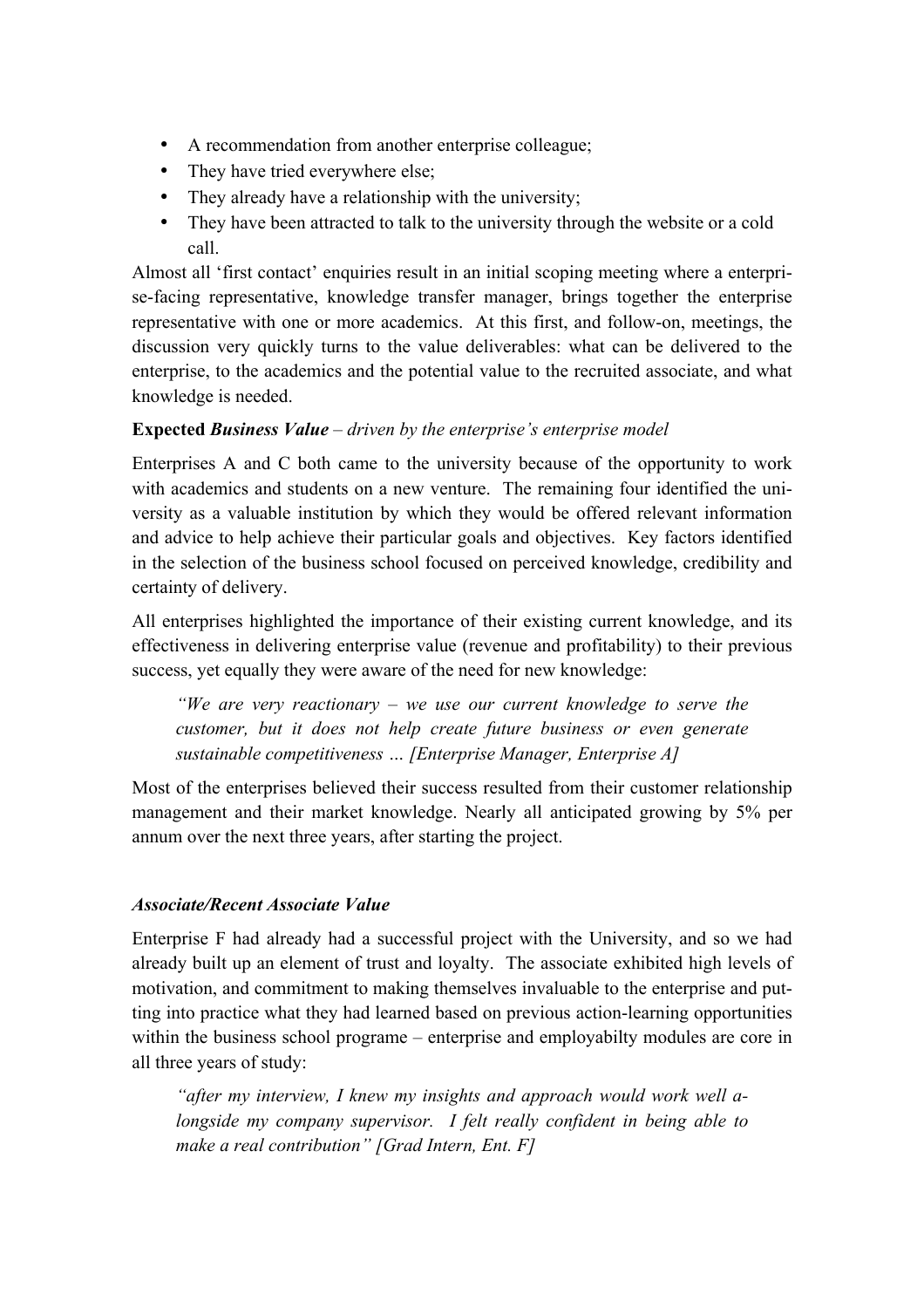*"half way through our original project, the orders dried up. So the business school was brought in to help develop new markets, this was new ground for me. I wanted to learn and develop new skills, and knew that my logical approach would be invaluable to helping to achieve the key deliverables." [Grad Intern, Ent. E]*

#### *Academic Value – applying theory to practice*

Fifteen academics were engaged, directly or indirectly, in knowledge sharing over the lifetime of these collaborations. In the majority of cases the academics' primary goals were the opportunity to link theory with practice, to undertake action research. Many of them cited the value of bringing these experiences back into the classroom to demonstrate the value and contribution of Problem-Based Learning (PBL). These same academics were also research active, previously focusing on academic publishing where the readership is other like-minded academics. These same academics saw the opportunity to focus on publishing to practitioners, thus widening their audience and the implications of their research.

*"this is the first such collaborative project I've engaged in. I can now see that one of the key outcomes for me will be the development of new skills in communicating my knowledge in a very practitioner friendly way." [Academic, Ent. A]*

#### **Phase 2: Knowledge Exchange to Create Value**

Most of the enterprises that came to the university have characteristics that make them effective networkers:

- 1. They are often embedded in their local economy and SME community
- 2. They rely on reputation and trust in their enterprise transactions
- 3. They often have a strong commitment to their employees
- 4. They are also not solely focused on profit maximisation.

This networking capability is enhanced through the transitory CoP's activities. By searching for new knowledge and experience that will create value, they develop a shared meaning:– they coalesce:

*"combining our existing knowledge of customer needs from different sectors with the academics skills of the processes to reach out to a significant number and thus provide the viability of targeting this sector as an income stream." [Enterprise Manager, Ent. E]*

#### *Business Value – Using knowledge exchange to find new markets*

Four out of six projects were directly or indirectly seeking new markets. They all understood the transitions their respective industries were going through. Because of this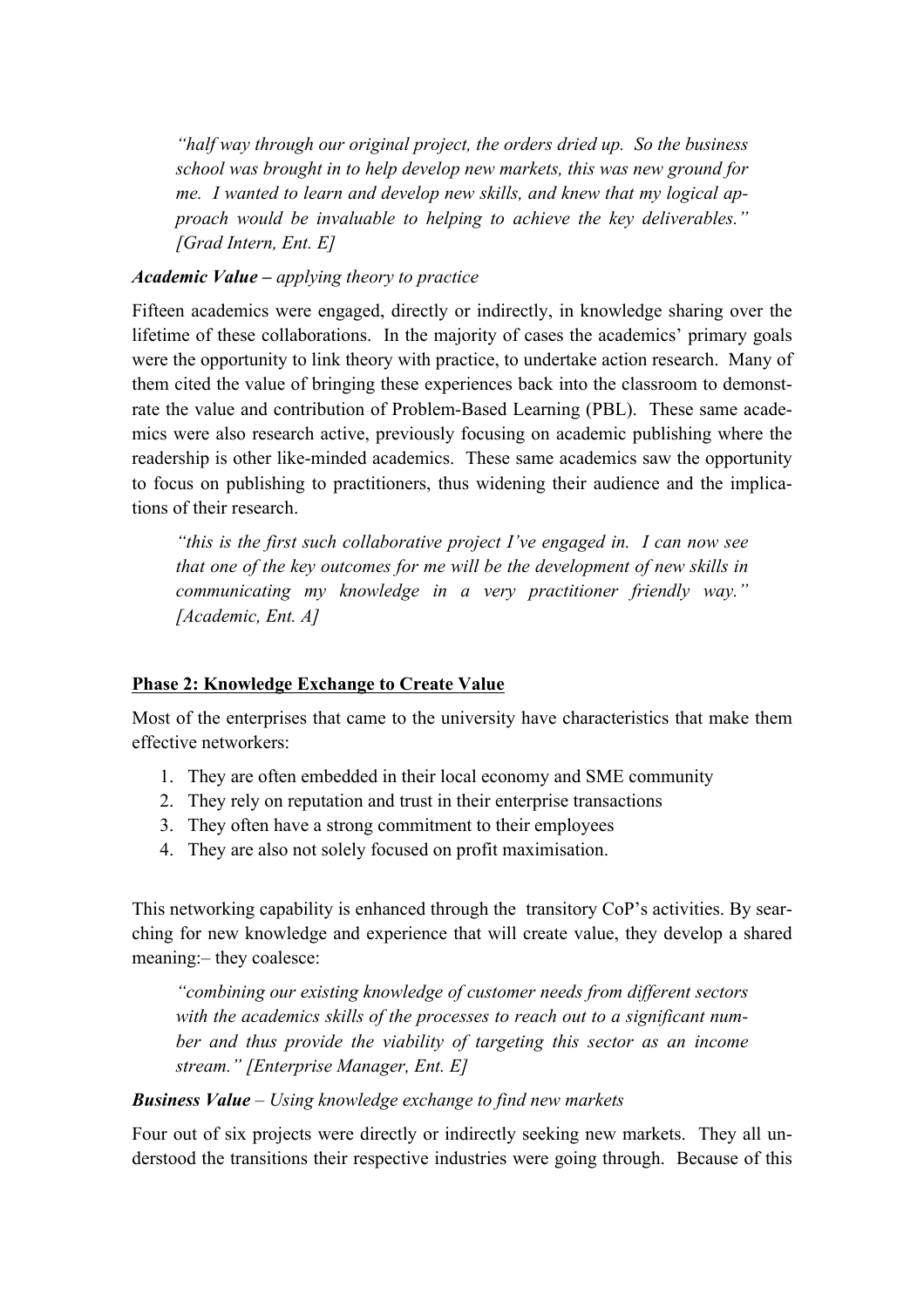they were reaching out for new ways to create value that both increased their competitiveness and delivered new income streams.

*"We need new markets to help us grow and develop our full capacity, and through these we will become stronger and more competitive …[Enterprise Manager, Enterprise A]*

Within the first six months of working with their respective academic partners they acknowledged how they have changed their opinions of academics, knowing that they don't all live in 'ivory towers':

*".... I would have been the first to accuse academics of living in ivory towers, but I admit to being wrong. Within six months we had a strong working relationship that was delivering Quick Wins." [Enterprise Manager, Ent. A]*

#### *Associate/Recent Associate Value*

Over 55% of the associates (graduates) recruited to these projects had only one previous job following graduation. These associates along with the other more experienced graduates had ambitious aims around the opportunity to link previously taught theories and models with real practice. Many of them had not previously sought employment in the SME sector, because of perceptions around promotion, salary and diversity of job experience.

*"three months into the collaborative project …. I've already had many of my previous perceptions of what working in a small enterprise would be like, blown away. What gets me rushing to work in the morning is the thought that another opportunity will come up where I can make a direct impact on the fortunes of the enterprise. " Associate, Ent. A]*

This second point supports the graduate value from engaging in strategic projects with small business, the idea of real impact of their work – the true contribution they make day-by-day.

#### *Academic Value*

Enterprise D are like most of the other enterprises who approach the university, they already have an idea at what they want, they are looking for a partner who can help deliver it. Yet, the outcome of this partnership is a healthier respect and trust in the value oft he academic involvement. In 50% of the projects we find the enterprise manager maintains the relationship after project completion, often involving a follow-on project. The academics can see the value, through enhanced enterprise skills and competencies, better understanding of the sector and respect fort he impact of their research on the small business community:

*"working with this innovative enterprise has directly contributed to my core competencies and skills, I know that together with the other project partners*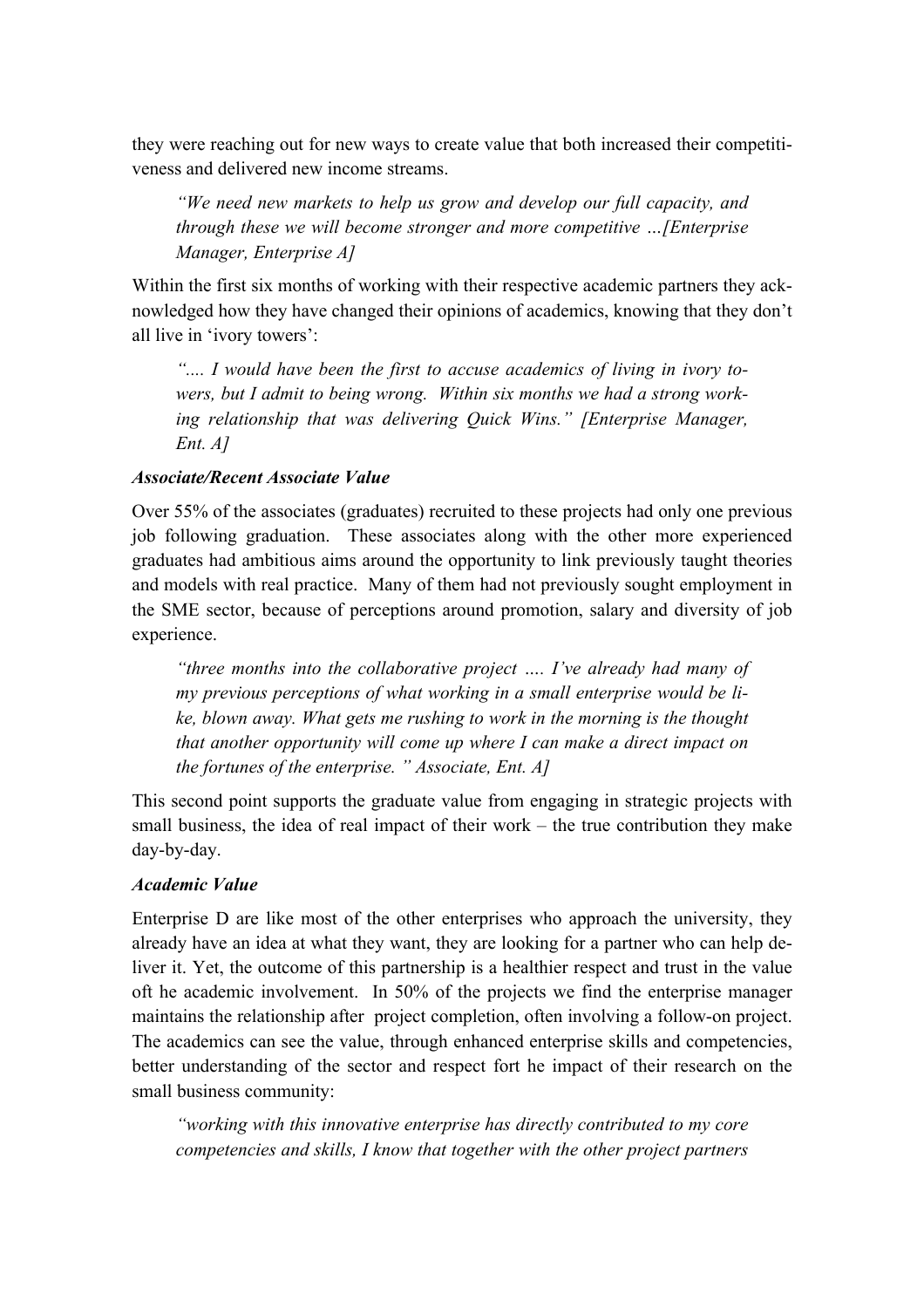*we can really deliver value to the enterprise ……." [Academic Mentor, Ent. C]*

Collaborative research and consultancy projects are emerging from this engagement with the SME community:

*"small business brand management research emerged from our discussions with the enterprise, the importance of managing their technlogical innovative products, this is one side of their asset management, the other is the brand around this. We have used this along with other work in the technology-driven sector to create an applied research project ……." [Academic Mentor, Ent. F]*

#### **Phase 3: Sustaining Community – Transformation of the Enterprise**

Expectations were very high at the beginning of the collaborative projects about the attainment of this phase of the community's life cycle. Three primary goals are common across all enterprises that engage in the knowledge-sharing activities: opportunity to engage and benefit from open innovation, creation of a new resource capacity and enhanced skills and competencies.

#### *Business Value – good results and favourable actions*

All projects under knowledge-sharing at the Business School are front-end loaded with quick-wins, quickly achievable outcomes that add to the revenue and profit streams. It is through this that the projects achieve further, buy-in' from the rest of the enterprise. The long-term deliverables were more easily achieved through a general change in attitude of the enterprises' employees by:

- raising their overall aspirations of the expected project deliverables;
- having more confidence in both the associate and academic contributions;
- feeling more confident in using the new knowledge and experience to make difficult decisions which would have a positive impact on the financials of the enterprise

60% of the enterprises involved in these collaborative projects attested to the beneficial changes in their enterprise model as a direct consequence of the actions of the community. Most had accommodated changes in their enterprise processes to bring in the new learning.

*"We have all learnt a lot during this project, and we now have a very useable formal structure to base our future foreign market developments. This has come about because of our deeper understanding of the important elements of our business model. Those components that deliver and add value to the customer journey, our customer relationship and channel management……[Director, Enterprise F]*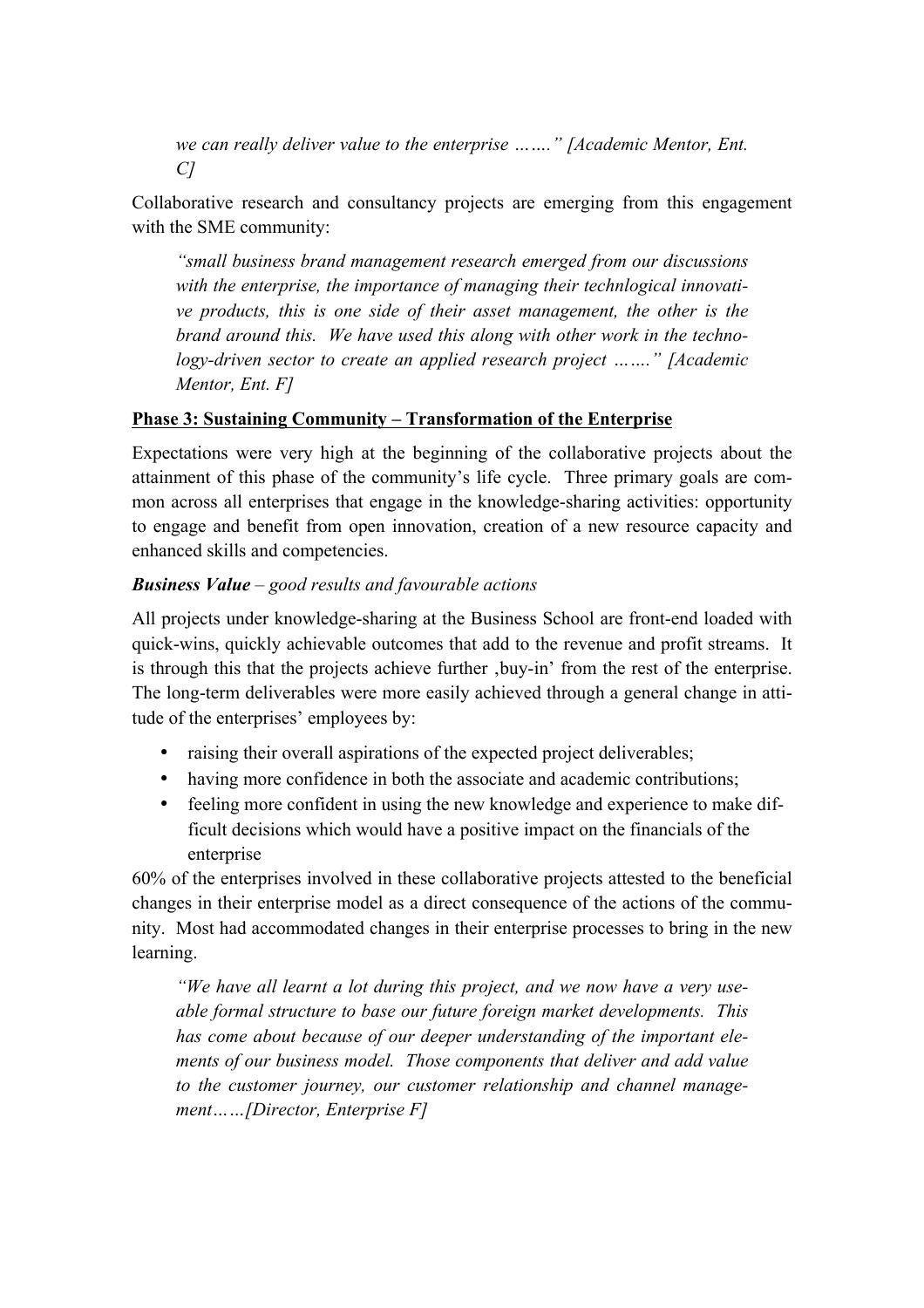The anticipation of new revenue and profit streams is a key value for the enterprises. Ultimately this was a key component of the enterprises' case for the initial investment in the collaborative project.

*"We were excited about working with the academic and the associate, we could see initial value in having a new set of eyes on the business. But we were also sold on the medium-term deliver of new markets to us, this would be additional revenue above anything we could have done……[Director, Enterprise A]*

#### *Associate/Recent Graduate Value*

Those enterprises that engaged and stretched out for new knowledge and experience, were surprised how quickly this came about because of the resident associate. Associates were heavily focused on initially delivering those quick wins, using their initial audit of the existing processes and systems to suggest easy implementable changes to improved effectiveness. This was highly beneficial for the associate as it boosted their confidence, and provided evidence of the value of their contribution to the enterprise. A secondary outcome of this was a confidence to suggest more risky changes and additions to the business model, one's that would deliverable higher returns. Most associates received an offer from the enterprises to stay on and head-up the departments they helped form or change. All the result of the enterprise having confidence in their ability and developed experience :

*"my satisfaction levels are extremely high with regards to the outcomes of the project …. We did this during the recession when British manufacturing was on a downturn. This has given me massive amounts of experience that I could not get anywhere else. " [Associate, Ent. E]*

#### *Academic Value*

Quite often the academics noticed a transformation in the enterprise managers mindset. This transformational process was facilitated through three main interactional activities in all of the projects reported here:

- 1. To work with the enterprise manager to understand their perspective of the business model, and how it delivered value tot he enterprise?
- 2. To agree on those areas that needed changing, and to focus on those specifically suited tot he knowledge and expertise that the academic could contribute to?
- 3. To define the specific role and responsibilities of the academic in affecting the transformation?

The first task of these was always the hardest, to get the enterprise manager to open up to their perspective of the business model. Effectively helping them to understand the challenges and weaknesses of certain components:

*"My first task was to understand the nature of the enterprise manager I was working with. Once I understood their concerns and character, then I felt*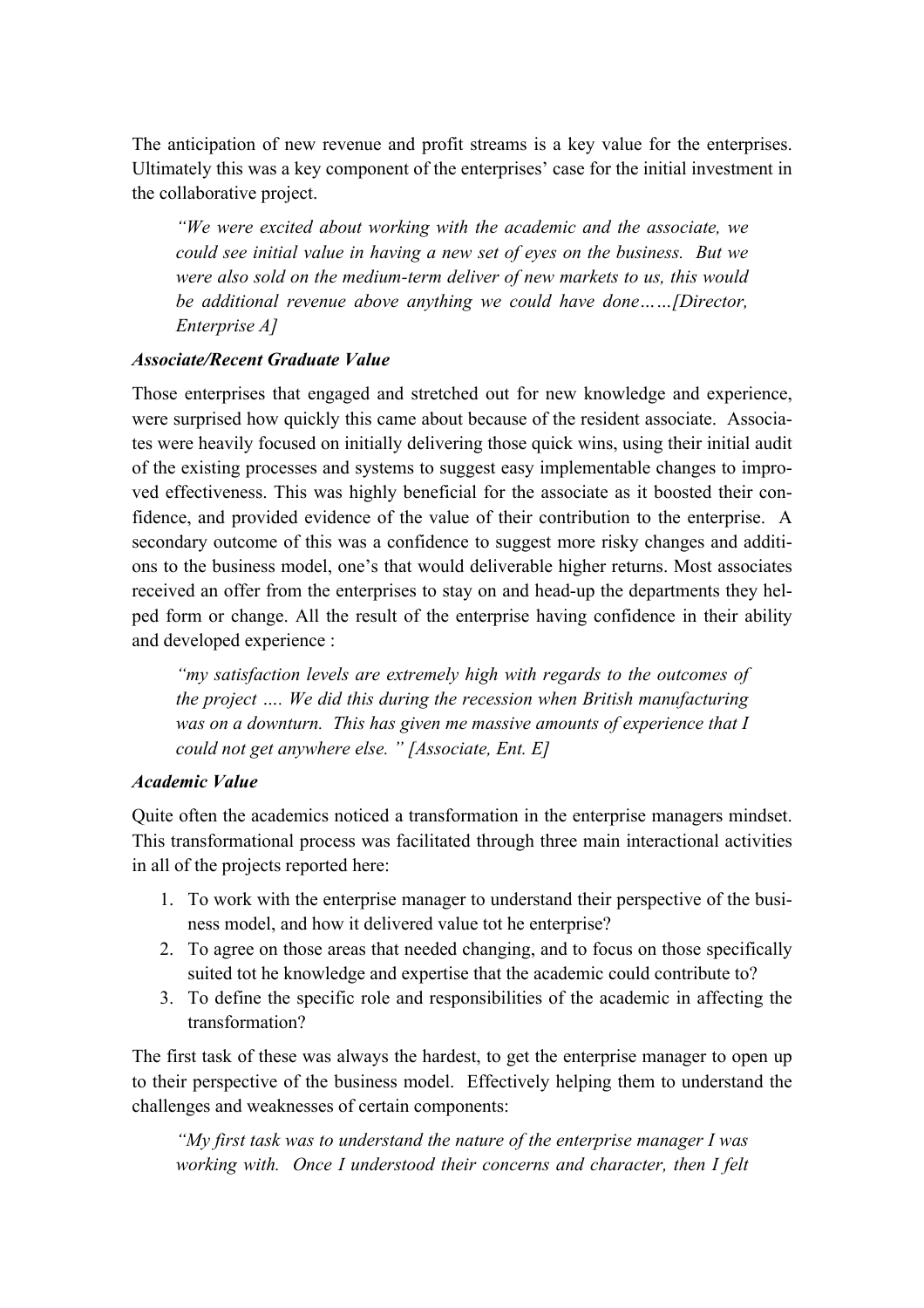*confident that the solutions that the associate and myself were developing would work." [Academic, Ent. A]*

The solutions had to be acknowledged by the enterprise manager as addressing those challenges that they themselves are top priority. That is the most challenging for the academic:

*"I never had a problem with the company supervisors, it was the two sons oft he owner-manager. It was the owner-manager who refused to accept the need for change ......" [Academic, Ent. B]*

## **5 Conclusions and Recommendations**

In discussing the findings above, particularly the level of value generated as a consequence of the different collaborative projects, the authors have focused on the perceptions of the three key community partners: enterprise manager(s), associate(s) and academic(s). Enterprise managers often engage on these collaborative projects, accepting the need to create transitory CoPs as a discursive strategy, not really instinctively buying-in to need for it (Swan, Scarbrough et al. 2002). Previous general research on university-business collaboration have identified trust as one of the strongest mechanisms for lowering the barriers to effective interaction, but have not identified where trust is important o rat what phase of the collaboration (Bruneel, D'Este et al. 2010). This study identifies it as being particular important during phase  $1 \& 2$ , and particularly between enterprise manager and associate, again stressing the pivotal role that the associate plays in negotiating this trust and its impact on their ability to deliver on the tangible deliverables (increased revenue and profitability). Equally, the enterprise manager and academic need to share the role of sponsor in the first phase of the creation of this transitory CoP, the academic helping to assess and disseminate the value achieved in the short-term, and then devolve his sponsor role tot he associate. Previous research (Wenger, McDermott et al. 2002; Probst and Borzillo 2008) on CoPs has suggested that the sponsor assesses and control delivery of value. This study suggests that the sponsor is a dynamic role, often shared, that needs to change hands as the CoP develops in ist delivery of value. Established wisdom from previous research (Wenger and Snyder 2000) on the rational for the life cycle of CoPs suggests they survive until interest in maintaining or completion of the project terminates them. However, the findings from this study suggests that the original reason for the transitory CoP may still exist but that one or more sponsors may actually withdraw their support regardless of the continuing support from all other community members. In this study this happen in over 33% of the projects, and when drilling down deeper into the rationale, it was commonly driven by a conflict between the original goals of the CoP and the enterprise manager's perception of loss of autonomy.

The findings identified that over time some of these enterprise managers adapted their mindsets about the contribution available through the transitory CoP, and held these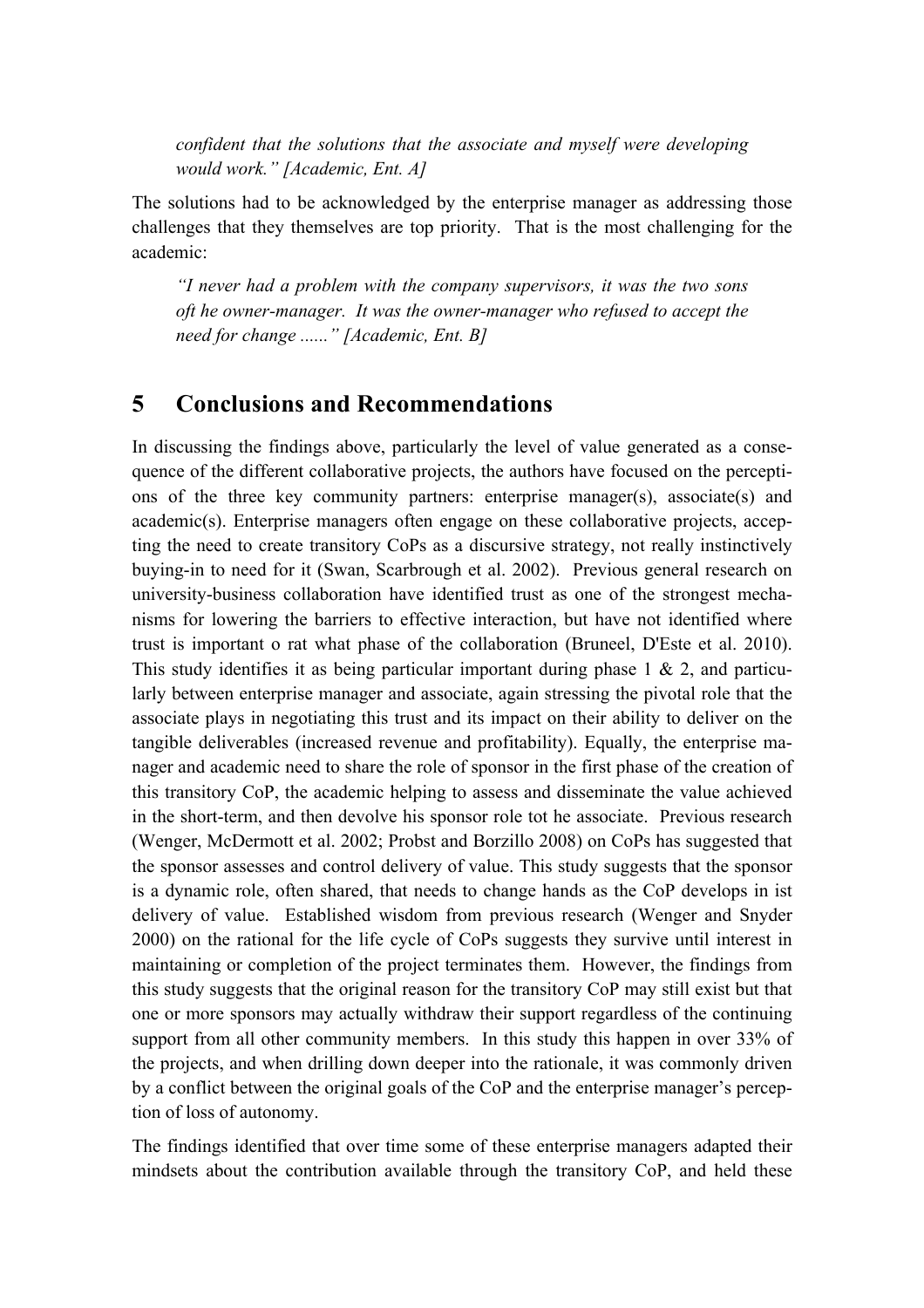beliefs beyond the project completion, employing the associate to maintain and embed this into the enterprises systems.

Additional outcome of this study is a new taxonomy of community learning for university-enterprise collaborative projects, see table 2 below.

**Table 2:** Taxonomy of the Business School/Small Enterprise Transitory Communities of Practice (CoP)

The transitory CoP's outcomes and deliverables during the initial phases  $1 - 3$  of the lifecycle are heavily influenced by the enterprise manager, acting as primary sponsor. Initially enterprise managers were highlight sceptical about the value of the graduates skills to helping deliver the project goals, instead depending on the supporting academics. In Phase 2 and 3, this situation flipped where nearly all enterprise managers depended more and more on the associates to deliver the final business value. Other research into graduate skills value to micro- and small enterprises has suggested that graduates are unlikely to want to work in these enterprises, and question their usefulness (Pittaway and Thedham 2005). The academics in these transitory CoPs play an equally valuable role in co-sponsoring the CoP gaining and building the value of its outcomes, the new knowledge and expertise. The academic offers additional support to the associate and enterprises manager who in the latter phases take on the co-sponsor role. They help them understand the wider value of the new knowledge and expertise, often around new management tools, and approaches to presenting this knowledge in ways to gain overall acceptance and appreciation of the wider business value. Existing literature on CoPs discusses the importance of sponsors, but does little to explore or quantify the skill shortages they have in re-presenting this new knowledge internally (Probst and Borzillo 2008).

In summary, this research has made a number of contributions to both theory and practice. First, in the taxonomy of a transitory CoP in linking the success/failure to transform enterprises based on the success/failure of the different community members to commit to their expected roles/responsibilities. Second, previous studies tended to assume an automatic life cycle of CoPs based on the initial creation need. This study suggests that there are two important transition phases that need to be achieved before real transition can be achieved. Third, that in addition to the three important roles required of community members, the role of taxonomist is a key role in the growth and establishment of this transitory CoP and the likelihood of it surviving beyond the project. Hence, the recruitment of the right graduate to undertake this role is critical.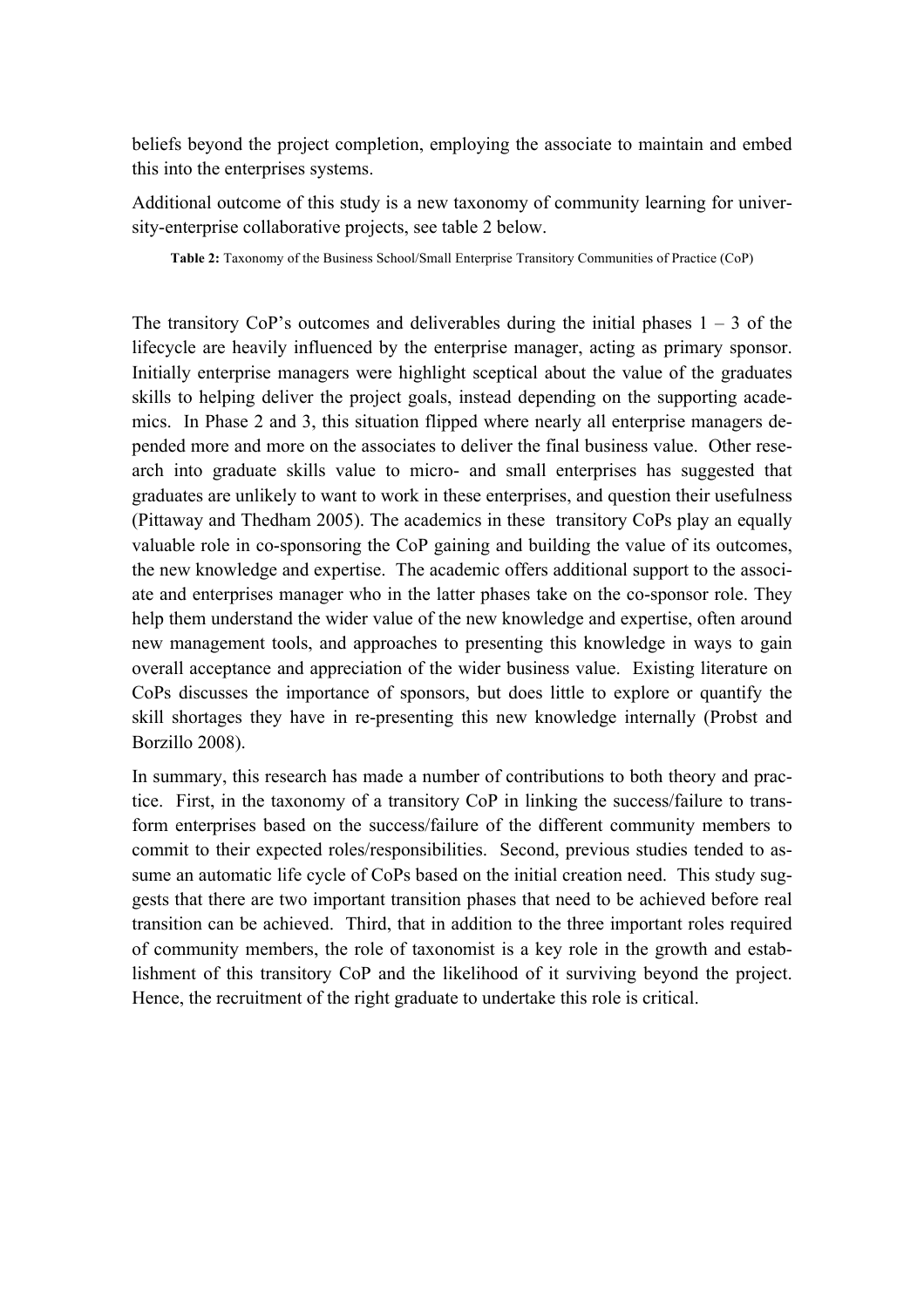#### **References and Notes**

- Adams, E. and C. Freeman (2000). "Communities of Practice: bridgig technoogy and knowledge assessment." Journal of Knowledge Management **4**(1): 38-44.
- Bruneel, J., P. D'Este, et al. (2010). "Investigating the factors that diminish the barriers to university industry collaboration." Research Policy **29**: 858 - 868.
- Cohen, D. and L. Prusak (2001). In good company : how social capital makes organizations work. Boston, Mass. ; [Great Britain], Harvard Business School.
- Crabtree, B. F. and W. L. Miller (1992). Doing Qualitative Research. Newbury Park, CA, Sage Publishers.
- Creswell, J. W., J. W. Q. i. Creswell, et al. (2013). Qualitative inquiry and research design : choosing among five approaches. Los Angeles, SAGE Publications.
- Cross, R. and A. Parker (2004). The Hidden Power of Social Networks: understanding how work really gets done in organizations. Boston, MA, Harvard Business School Press.
- Dalkir, K. (2005). Knowledge management in theory and practice. Amsterdam ; London, Elsevier Butterworth Heinemann.
- DEFRA. (2006). "Encouraging Sustainability amongst Small Businesses." Retrieved 12/01/2011, from http://randd.defra.gov.uk/Document.aspx?Document=SD14007\_3807\_INF.pdf.
- Denzin, N. K. and Y. S. Lincoln (2011). The Sage handbook of qualitative research. Thousand Oaks, Sage.
- Dobni, S. B. (2012). "Organisational Factors that Promote Entrepreneurship and Innovation: an exploratory model." International Journal of Innovation and Learning **11**(2): 182-199.
- Garavan, T. N., R. Carbery, et al. (2007). "Managing intentionally created communities of practice for knowledge sourcing across organisational boundaries." The Learning Organization: The International Journal of Knowledge and Oragnizational Learning **14**(1): 34-49.
- Harorimana, D. (2013). "Innovation and Learning through Knowledge Gatekeepers: a critical examination of the relationship between trust, openness and the use of gatekeepers in organisations." International Journal of Innovation and Learning **14**(3/4): 350-382.
- Leitch, L. (2006) "Prosperity for all in the global economy world class skills."
- Lippitt, G. L. and W. H. Schmidt (1967). "Crises in a developing organization." Harvard Business Review **45**(6): 102-112.
- Morgan, R. M. and S. D. Hunt (1994). "The Commitment-Trust theory of RElationship Marketing." Journal of Marketing **58**(3): 20-38.
- Phelps, R., R. Adams, et al. (2007). "Life Cycles of Growing Organizations: a review with implications for knowledge and learning." International Journal of Management Reviews **9**(1): 1-30.
- Pittaway, L. and J. Thedham (2005). "'Mind the Gap': Graduate Recruitment in Small Businesses." International Small Business Journal **23**(4): 403-426.
- Probst, G. and S. Borzillo (2008). "Why communities of practice succeed and why they fail." European Management Journal **26**(5): 335-347.
- Seufert, A., G. v. Krogh, et al. (1999). "Towards Knowledge Networking." Journal of Knowledge Management **3**(3): 180-190.
- Swan, J. A., H. Scarbrough, et al. (2002). "The Construction of 'Communities of Practice' in the Management of Innovation." Management Learning **33**(4): 477-496.
- Wenger, E., R. McDermott, et al. (2002). "Cultivating Communities of Practice: A Guide to Managing Knowledge (Hardcover)." Harvard Business School Press Books: 1.
- Wenger, E. C. and W. M. Snyder (2000). "Communities of Practice: The Organizational Frontier." Harvard Business Review **78**(1): 139-145.
- Wilson, T. (2012) "A Review of Business-University Collaboration." 1-89.
- Young, L. (2013). Growing Your Business: a report on growing micro businesses. London, UK Government**:** 1-60.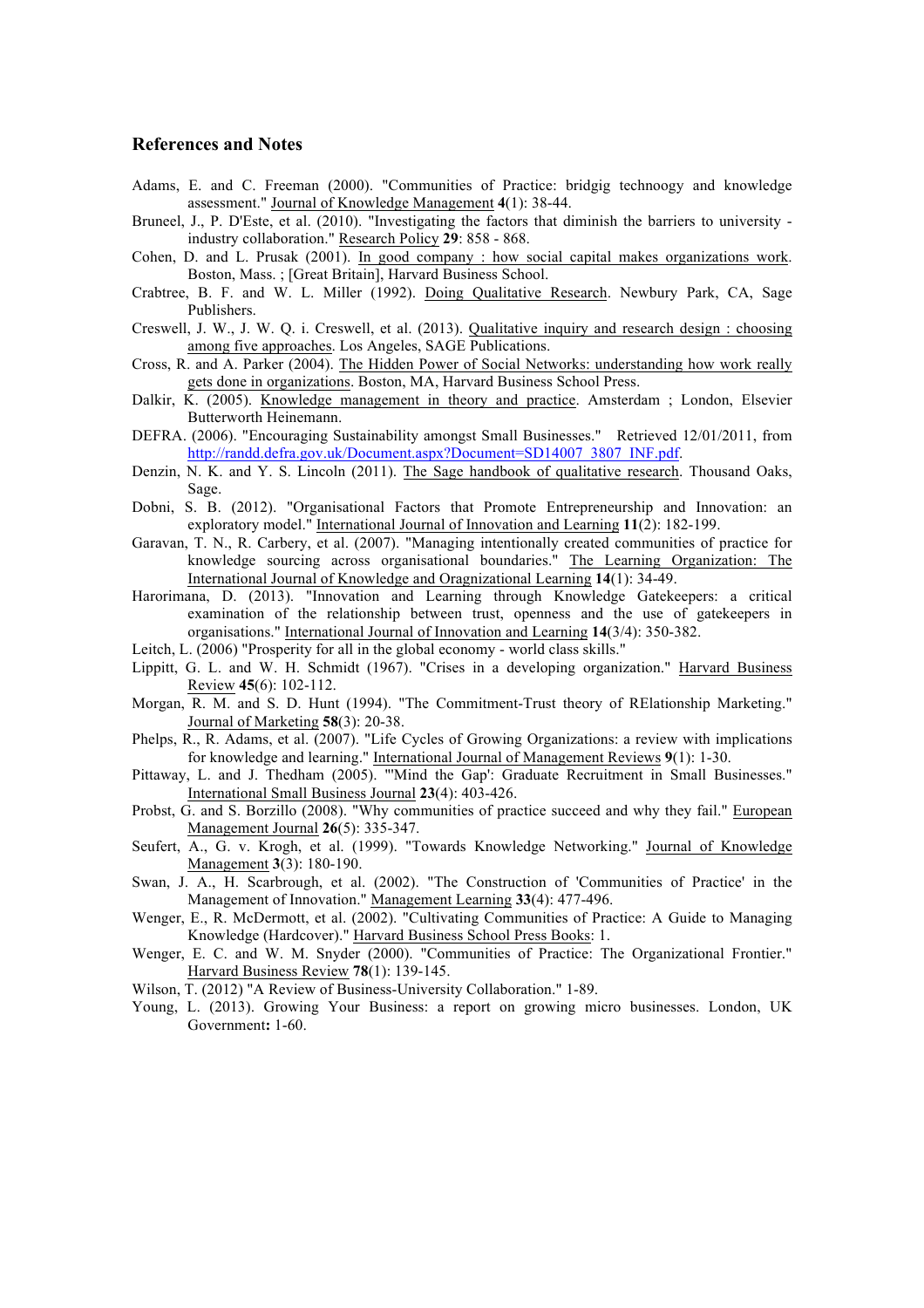#### **Tables, Figures**

| <b>Type of Enterprise</b>       | No. of Employees    | <b>Reasons for the Project</b>                            |
|---------------------------------|---------------------|-----------------------------------------------------------|
| <b>Enterprise A</b>             | $40 - 50$ workers   | New Competencies in Channel Expansion and Ma-<br>nagement |
| Metals Recycling (K4B)          |                     |                                                           |
| <b>Enterprise B</b>             | $30 - 40$ workers   | Market evaluation and development of a new enter-         |
| Printing (K4B)                  |                     | prise model                                               |
| <b>Enterprise C</b>             | 10-15 workers       | New enterprise systems                                    |
| Renovation materials (KTP)      |                     |                                                           |
| <b>Enterprise D</b>             | $100 - 120$ workers | New marketing and CRM systems                             |
| Retail Systems Integrator (KTP) |                     |                                                           |
| <b>Enterprise E</b>             | $20 - 25$ workers   | New Markets and Supplier Chains                           |
| Moulded Plastics (KTP)          |                     |                                                           |
| <b>Enterprise F</b>             | $40 - 45$ workers   | Product Portfolio Analysis                                |
| Air Product Manufacturer (KTP)  |                     |                                                           |

#### *Table 1: Case Studies - For profit enterprises (on KTP or K4B schemes)*

| Phase &                            | <b>Key Community Members &amp;</b>                                                                                                           | <b>Key Benefits (Value)</b>                                                                                                                                               |
|------------------------------------|----------------------------------------------------------------------------------------------------------------------------------------------|---------------------------------------------------------------------------------------------------------------------------------------------------------------------------|
| <b>Key Activities</b>              | <b>Roles</b>                                                                                                                                 |                                                                                                                                                                           |
| One                                | <b>Enterprise Managers</b>                                                                                                                   | <b>Enterprise</b>                                                                                                                                                         |
| Common Goal,<br>Identity,<br>Trust | Expected to be fully engaged, commit<br>resources, and have the ability to lead<br>the longer term CoP goals and objecti-<br>ves.            | Initially linked to the Enterprises' over-<br>all strategic needs – from the original<br>project aims. Including quick wins -<br>linked to additional revenue and profit. |
|                                    | <b>Associate</b>                                                                                                                             | <b>Associate</b>                                                                                                                                                          |
|                                    | Leader skills and competencies in using<br>relevant tools, and taking on project<br>management and leading change tasks.                     | Opportunity of developing professional<br>skills and competencies around ma-<br>naging disruptive innovation.                                                             |
|                                    | <b>Academics</b>                                                                                                                             | Academic                                                                                                                                                                  |
|                                    | Understanding of organisational issues<br>relating to new CoP's - those cultural<br>factors likely to implied its creation and<br>growth.    | Gain experience as a mentor and coach<br>to the enterprise manager to become<br>both active sponsor and liaison to outsi-<br>de resources that will be needed later.      |
| Two                                | <b>Enterprise Managers</b>                                                                                                                   | <b>Enterprise</b>                                                                                                                                                         |
| <b>Creating Value</b>              | Interpretative skills and further resource<br>recruitment, understanding what compo-<br>nents of the business model are being<br>challenged; | Accessing the wider university resource<br>capacity, creating further value from<br>additional knowledge and expertise.                                                   |
|                                    | <b>Associate</b>                                                                                                                             | <b>Associate</b>                                                                                                                                                          |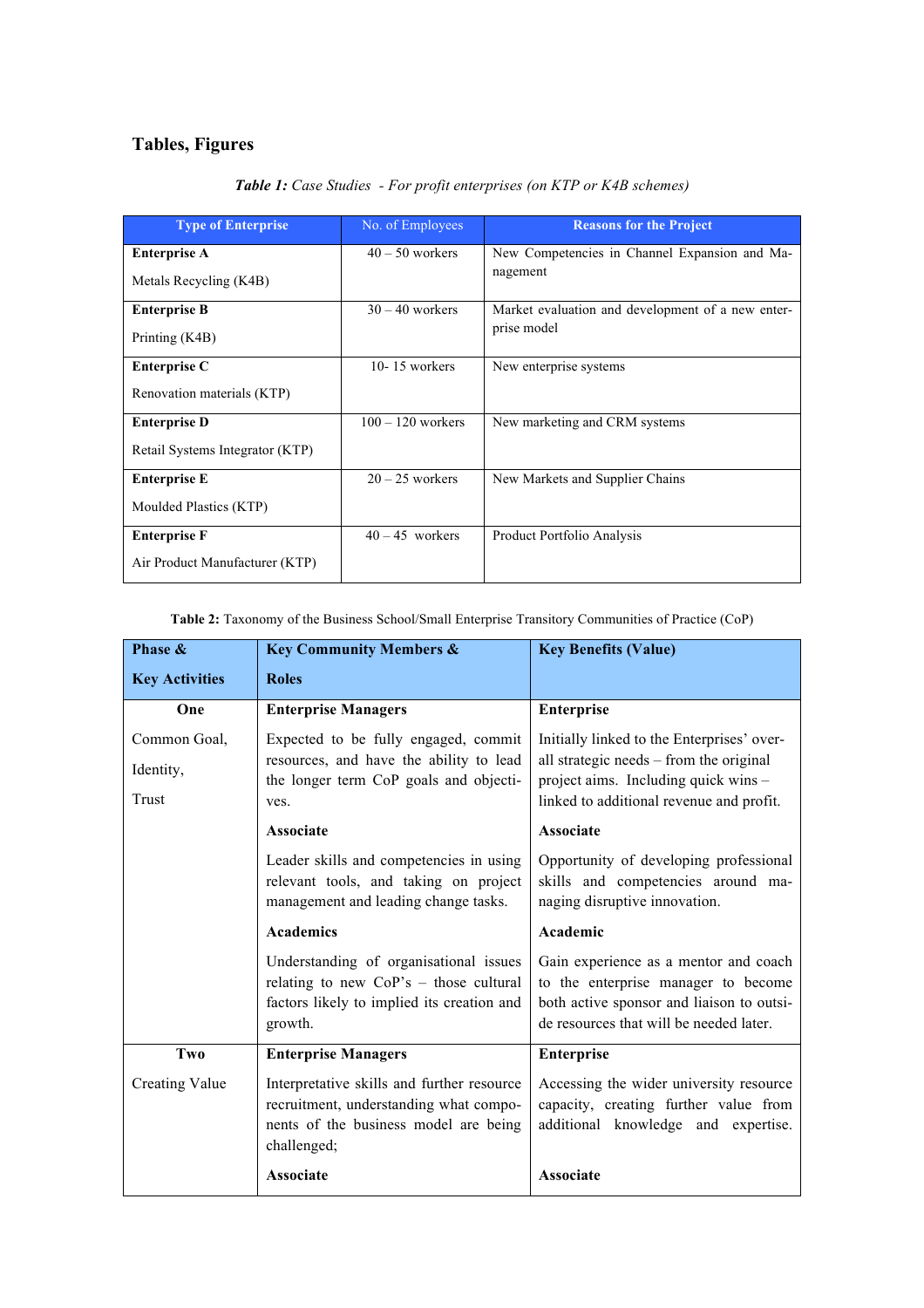|                                                                           | Creative enterprise case presenter, active<br>co-participant with the owner-managers<br>in creating a enterprise case for growth<br>and important attitudinal and behavio-<br>ural change; | Positivist attitude towards working in<br>small businesses. The opportunity re-<br>presented by this type of collaborative<br>project in providing strategic change<br>opportunities.                                                                                                                           |
|---------------------------------------------------------------------------|--------------------------------------------------------------------------------------------------------------------------------------------------------------------------------------------|-----------------------------------------------------------------------------------------------------------------------------------------------------------------------------------------------------------------------------------------------------------------------------------------------------------------|
|                                                                           | <b>Academics</b>                                                                                                                                                                           | Academic                                                                                                                                                                                                                                                                                                        |
|                                                                           | Facilitator and arbitrator of knowledge-<br>sharing conflicts – most often revolving<br>around understanding the enterprise<br>mindset, and then cajoling a change.                        | Follow-on projects achieved once mutu-<br>al trust and valued deliverables are de-<br>Often further output for<br>monstrated.<br>research output, thus helping to de-<br>monstrate research impact.                                                                                                             |
| <b>Three</b>                                                              | <b>Enterprise Managers</b>                                                                                                                                                                 | <b>Enterprise</b>                                                                                                                                                                                                                                                                                               |
| Stability,<br>Extending<br>the<br>Community,<br>New Community<br>Partners | Visionary and strategic leadership, co-<br>leading change in the business model<br>and the business systems;                                                                               | Importance of knowledge exploitation<br>and gaining wide-spread employee ac-<br>ceptance of value.                                                                                                                                                                                                              |
|                                                                           | <b>Associate</b>                                                                                                                                                                           | <b>Associate</b>                                                                                                                                                                                                                                                                                                |
|                                                                           | Disseminator and trainer of new com-<br>munity members to take over key func-<br>tions/roles;                                                                                              | Knowledge, expertise and confidence in<br>undertaking a enterprise-wide strategic<br>project – involving leading change.                                                                                                                                                                                        |
|                                                                           | <b>Academics</b>                                                                                                                                                                           | Academic                                                                                                                                                                                                                                                                                                        |
|                                                                           | Further support and advice on opportu-<br>nities for enterprise growth.                                                                                                                    | Managing an exit strategy, ensuring that<br>the transitory CoP has the opportunity to<br>survive and grow. Equally, assuring<br>that if the associate leaves any proces-<br>ses/systems associated with knowledge<br>capture, analysis and dissemination are<br>documented and embedded in the enter-<br>prise. |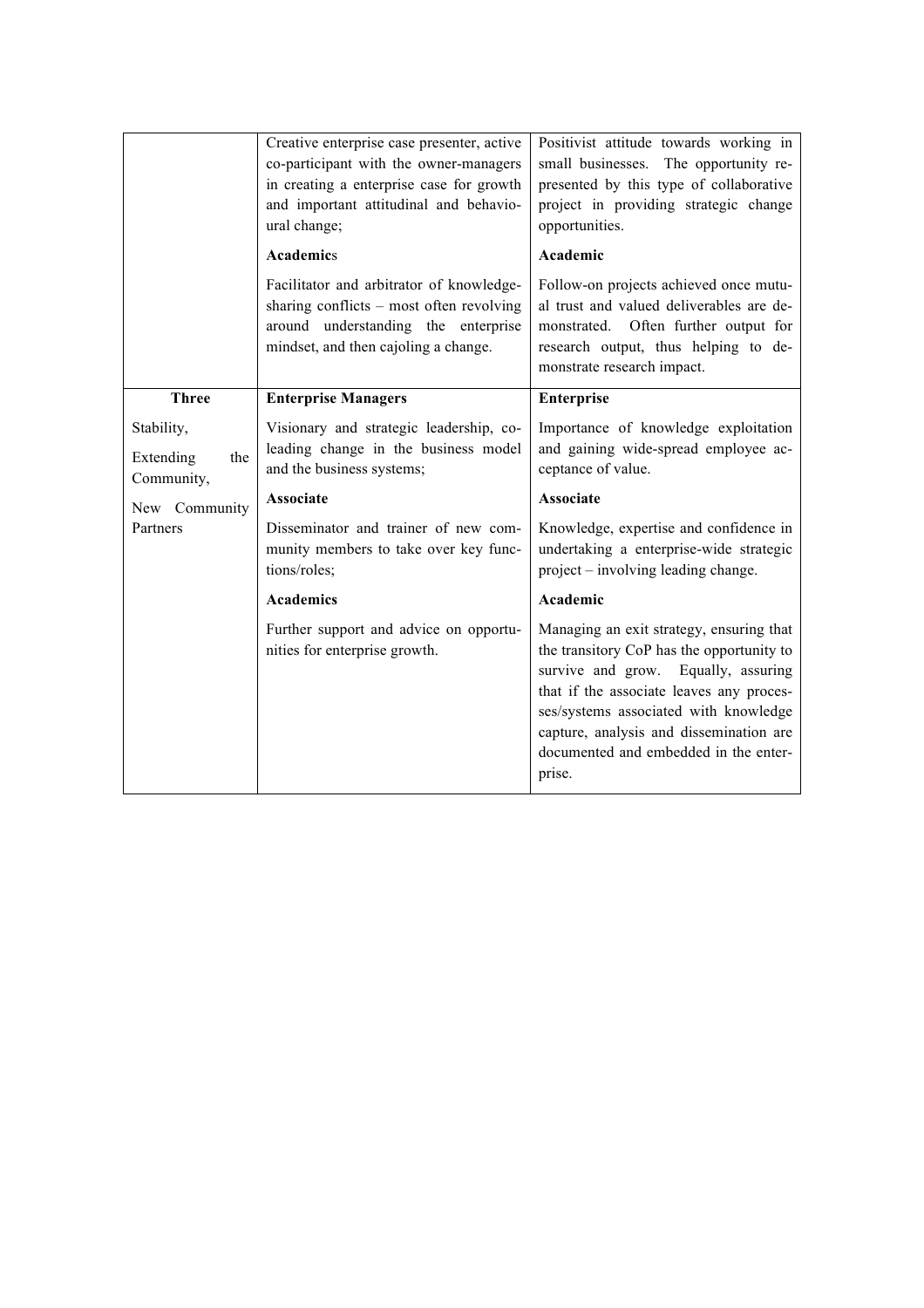

*Fig. 1. Characteristics of transitory CoPs (adapted from Wenger, 1997)*



*Fig. 2 – Transitory Communities of Practice Life Cycle*